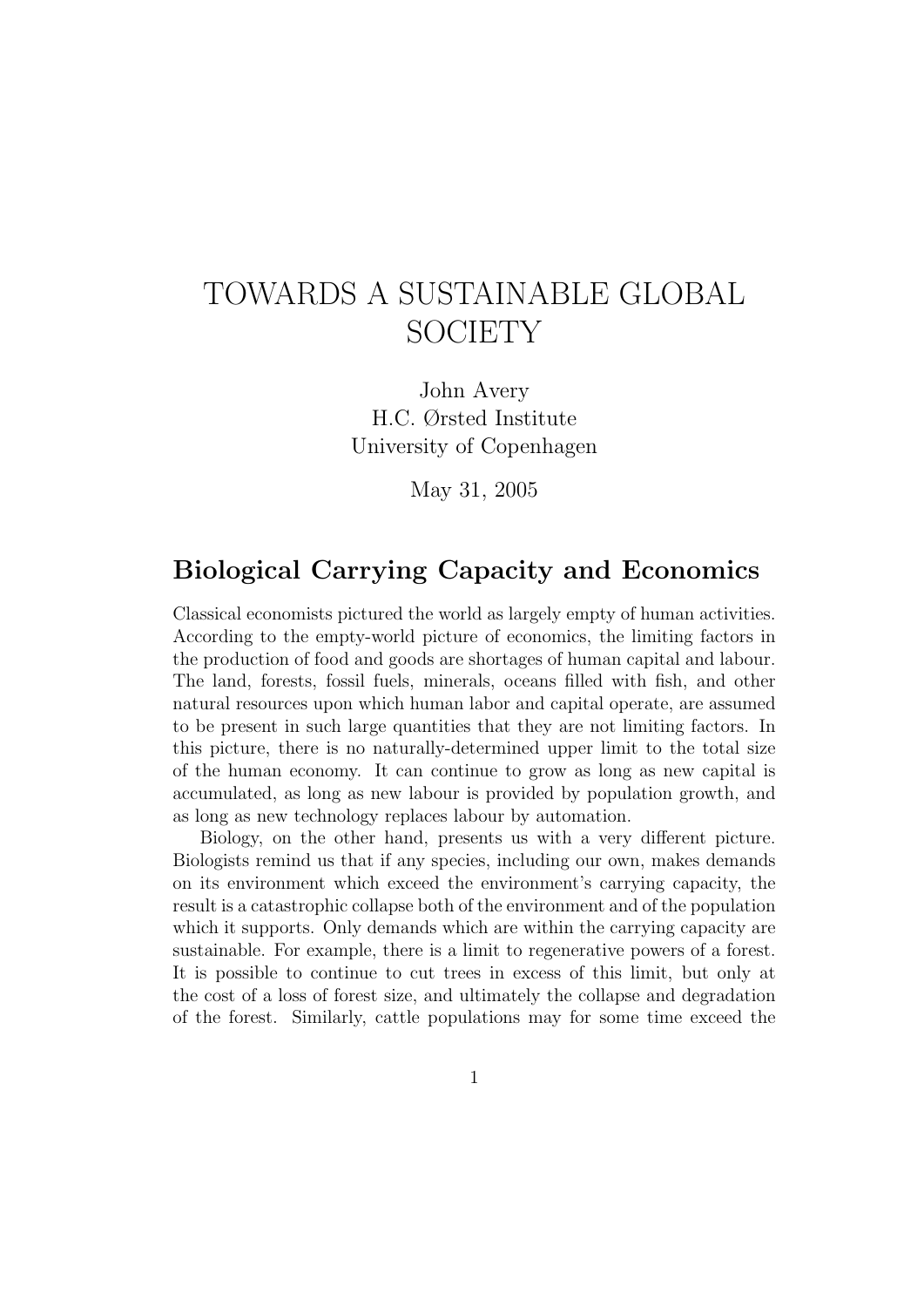carrying capacity of grasslands, but the ultimate penalty for overgrazing will be degradation or desertification of the land. Thus, in biology, the concept of the carrying capacity of an environment is extremely important; but in economic theory this concept has not yet been given the weight which it deserves.

The terminology of economics can be applied to natural resources: For example, a forest can be thought of as natural capital, and the sustainable yield from the forest as interest. Exceeding the biological carrying capacity then corresponds, in economic terms, to spending one's capital. It is easy to exceed the carrying capacity of an environment without realizing it. The populations of many species of wild animals exhibit oscillations which are produced when a population increases beyond the limits of sustainability and then crashes. It seems likely that the earth's population of humans is headed for a similar overshoot of the sustainable limits of its biophysical support system, followed by a crash.

There is much evidence indicating that the total size of the human economy is very rapidly approaching the absolute limits imposed by the carrying capacity of the global environment. For example, a recent study by Vitousek et al. showed that 40 percent of the net primary product of landbased photosynthesis is appropriated, directly or indirectly, for human use. Thus, we are only a single doubling time away from 80 percent appropriation, which would certainly imply a disastrous degradation of the natural environment. 1

Another indication of our rapid approach to the absolute limit of environmental carrying capacity can be found in the present rate of loss of biodiversity. The total number of species of living organisms on the earth is thought to be between 5 million and 30 million, of which only 1.4 million have been described. Between 50% and 90% of these species live in tropical forests, a habitat which is rapidly being destroyed, because of pressures from exploding human populations. 55% of the earth's tropical forests have already been cleared and burned; and an additional area four times the size of Switzerland is lost every year (WRI et al., 1992). Because of this loss of habitat, tropical species are now becoming extinct at a rate which is many

<sup>&</sup>lt;sup>1</sup>The net primary product of photosynthesis is defined as the total quantity of solar energy converted to chemical energy by plants, minus the energy used by the plants themselves.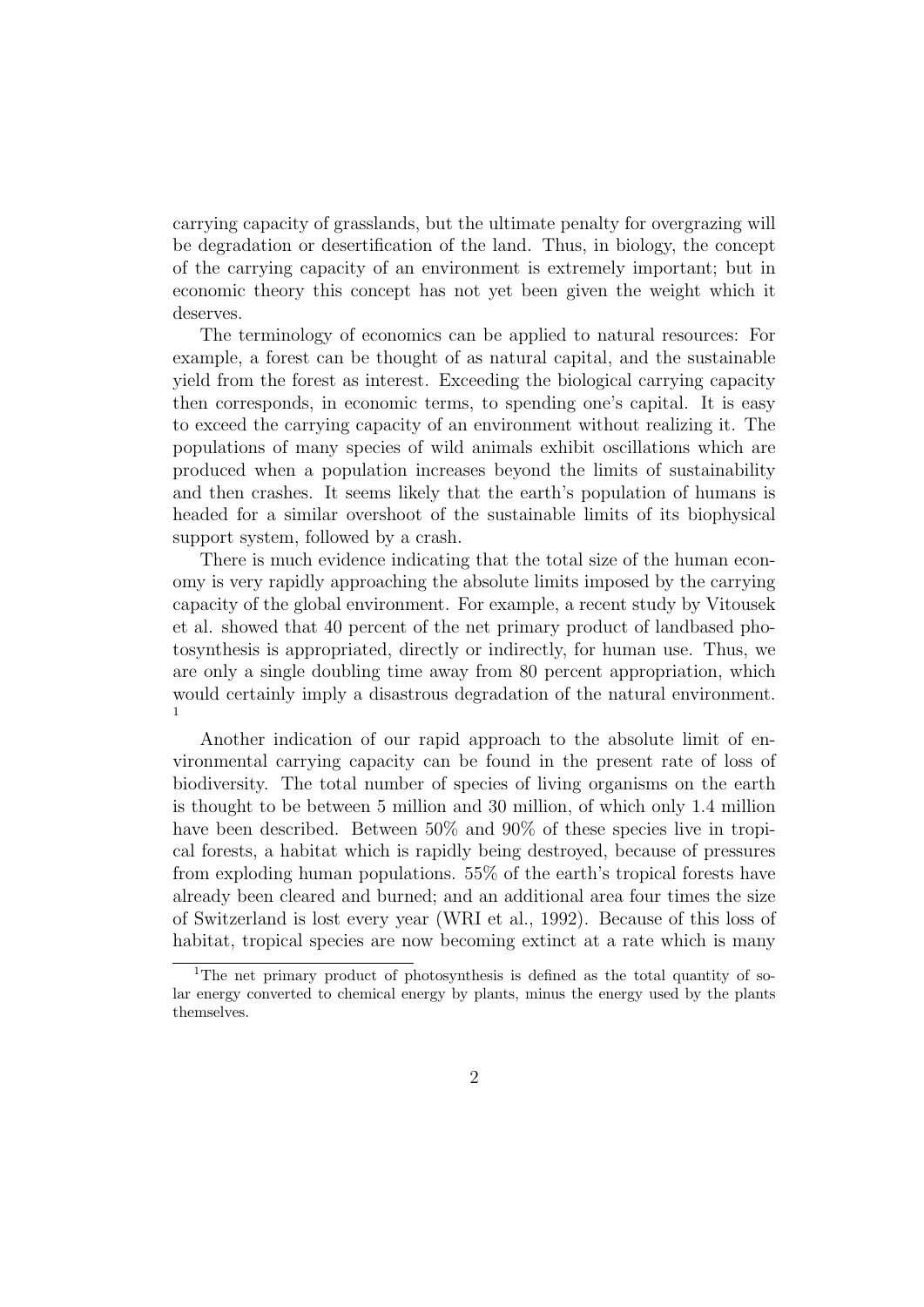thousands of times the normal background rate.

If losses continue at the present rate, 20% of all tropical species will vanish irrevocably within the next 50 years (WRI et al., 1992). One hardly dares to think of what will happen after that. The beautiful and complex living organisms on our planet are the product of more than three billion years of evolution; but today, delicately balanced and intricately interrelated communities of living things are being destroyed on a massive scale by human greed and thoughtlessness, an offense against nature and against the integrity of creation which might perhaps be compared, morally, to the Nazi deathcamps of World War II (J. van Klinken, 1989).

Further evidence that the total size of the human economy has reached or exceeded the limits of sustainability comes from global warming, from the destruction of the ozone layer, from the rate of degradation and desertification of land, from statistics on rapidly vanishing non-renewable resources, and from recent famines (R. Goodland et al., 1991, D. Meadows et al., 1992).

Instead of burning our tropical forests, it might be wise for us to burn our books on growth-oriented economics. (I would not go so far as to advocate burning the economists!) Certainly an entirely new form of economics is needed today - not the empty-world economics of Adam Smith, but what might be called "full-world economics", or "equilibrium economics".

Adam Smith was perfectly correct in saying that the free market is the dynamo of economic growth; but exponential growth of human population and economic activity have brought us, in a surprisingly short time, from the empty-world situation in which he lived to a full-world situation. In today's world, we are pressing against the absolute limits of the earth's carrying capacity, and further growth carries with it the danger of future collapse. Full-world economics, the economics of the future, will no longer be able to rely on growth to give profits to stockbrokers or to solve problems of unemployment or to alleviate poverty. In the long run, growth of any kind is not sustainable; and we have now reached or exceeded the sustainable limits of growth.

The limiting factors in economics are no longer the supply of capital or human labour or even technology. The limiting factors are the rapidly vanishing supplies of petroleum and metal ores, the forests damaged by acid rain, the diminishing catches from overfished oceans, and the cropland degraded by erosion or salination, or lost to agriculture under a cover of asphalt. Neoclassical economists have maintained that it is generally possible to substitute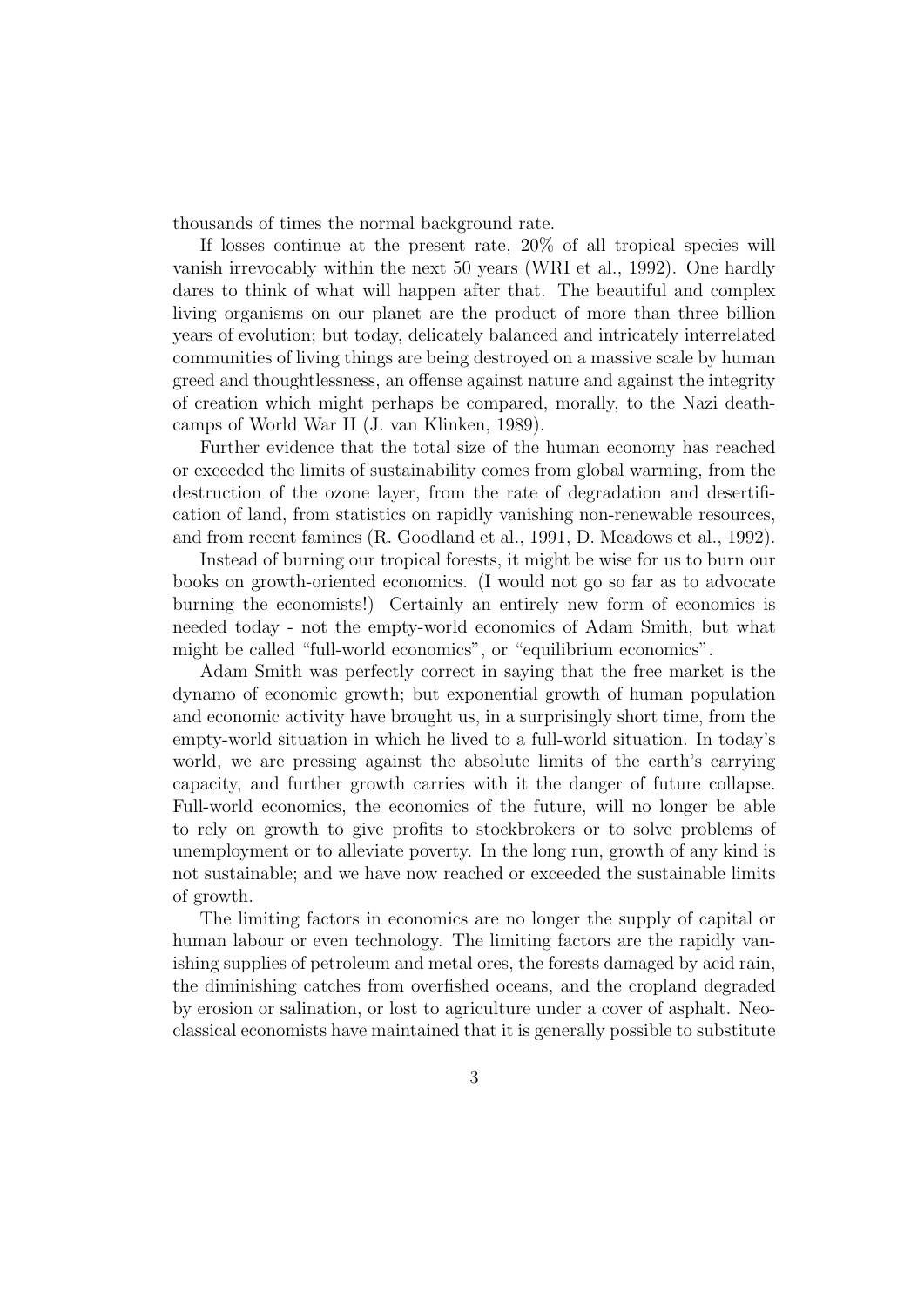man-made capital for natural resources; but a closer examination shows that there are only very few cases where this is really practical (R. Goodland et al., 1991).

The size of the human economy is, of course, the product of two factors - the total number of humans, and the consumption per capita. If we are to achieve a sustainable global society in the future, a society whose demands are within the carrying capacity of of the global environment, then both these factors must be reduced. The responsibility for achieving sustainability is thus evenly divided between the North and the South: Where there is excessively high consumption per capita, it must be reduced; and this is primarily the responsibility of the industrialized countries. High birth rates must also be reduced; and this is primarily the responsibility of the developing countries. Both of these somewhat painful changes are necessary for sustainability; but both will be extremely difficult to achieve because of the inertia of institutions, customs and ways of thought which are deeply embedded in society, in both the North and the South.

# Population and food supply

Let us look first at the problem of high birth rates: The recent spread of modern medical techniques throughout the world has caused death rates to drop sharply; but since social customs and attitudes are slow to change, birth rates have remained high. As a result, between 1930 and 1988, the population of the world increased with explosive speed from two billion to five billion. United Nations experts believe that by the year 2100, the earth's population will have stabilized at between 10 and 15 billion - roughly double or triple today's size, most of the increase having been added to the less-developed parts of the world.

During the last few decades, the number of food-deficit countries has lengthened; and it now reads almost like a United Nations roster. (L.R. Brown, 1978, 1981). The food-importing nations are dependent, almost exclusively, on a single food-exporting region - the grain belt of North America. In the future, this region may be vulnerable to droughts produced by global warming.

An analysis of the global ratio of population to cropland shows that we probably already have exceeded the sustainable limit of population through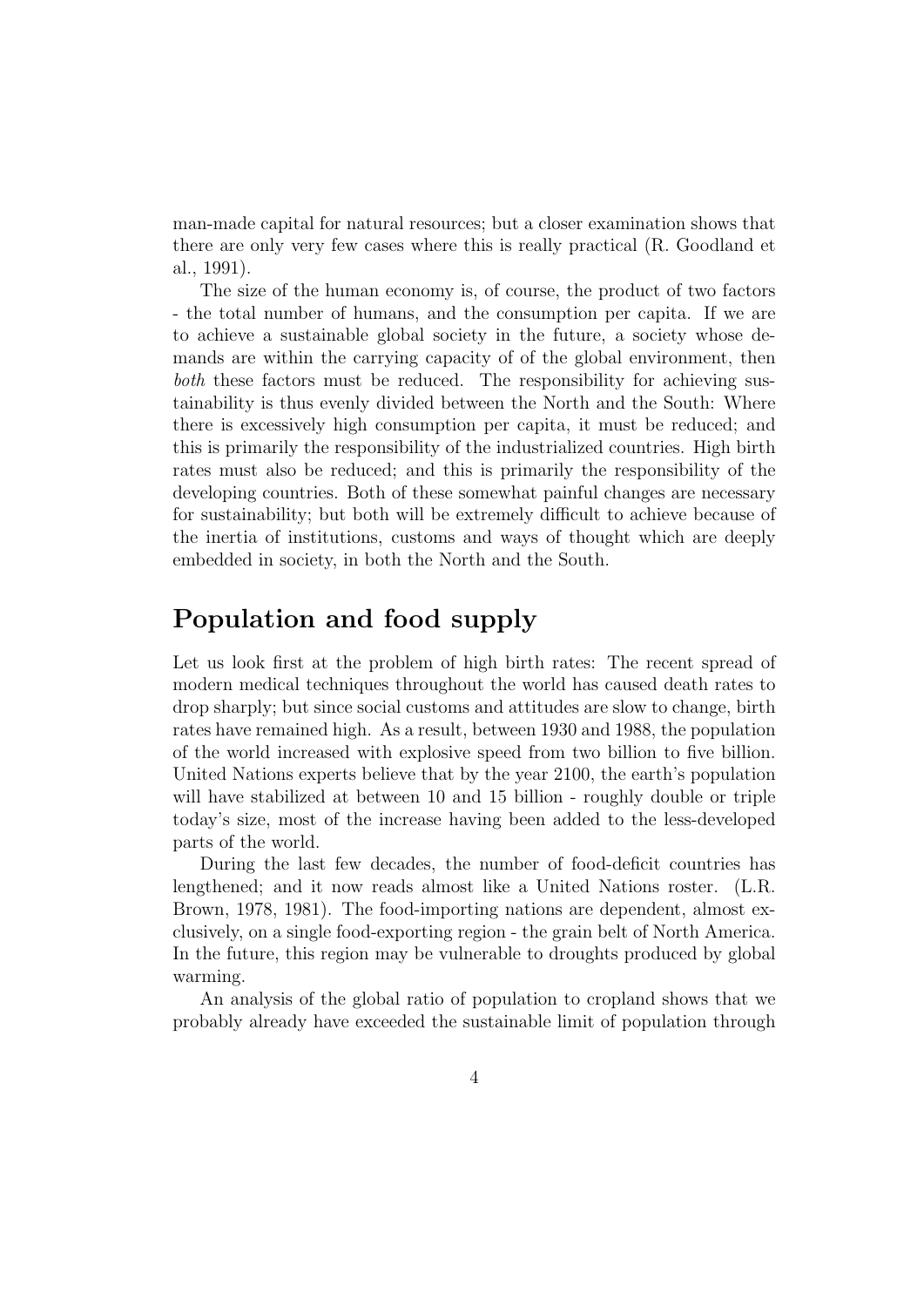our dependence on petroleum: Between 1950 and 1982, the use of cheap petroleum-derived fertilizers increased by a factor of 8, and much of our present agricultural output depends their use. Furthermore, petroleumderived synthetic fibers have reduced the amount of cropland needed for growing natural fibers, and petroleum-driven tractors have replaced draft animals which required cropland for pasturage. Also, petroleum fuels have replaced fuelwood and other fuels derived for biomass. The reverse transition, from fossil fuels back to renewable energy sources, will require a considerable diversion of land from food production to energy production. For example, 1.1 hectares are needed to grow the sugarcane required for each alcohol-driven Brazilian automobile. This figure may be compared with the steadily falling average area of cropland available to each person in the world - .24 hectares in 1950, .16 hectares in 1982.

As population increases, the cropland per person will continue to fall, and we will be forced to make still heavier use of fertilizers to increase output per hectare. Also marginal land will be used in agriculture, with the probable result that much land will be degraded through erosion or salination (A.H. Ehrlich and U. Lele, 1992). Reserves of oil are likely to be exhausted by the middle of next century. Thus there is a danger that just as global population reaches the unprecedented level of 10 billion or more, the agricultural base for supporting it may suddenly collapse. The resulting ecological catastrophe, possibly compounded by war and other disorders, could produce famine and death on a scale unprecedented in history - a catastrophe of unimaginable proportions, involving billions rather than millions of people. The present tragic famine in Africa is to this possible future disaster what Hiroshima is to the threat of thermonuclear war - a tragedy of smaller scale, whose horrors should be sufficient, if we are wise, to make us take steps to avoid the larger catastrophe.

It is vital for the world to stabilize its population, not only because of the threat of a catastrophic future famine, but also because rapid population growth is closely linked with poverty. Today, a large fraction of the world's people live in near-poverty or absolute poverty, lacking safe water, sanitation, elementary education, primary health care and proper nutrition. Governments struggling to solve these problems, and to provide roads, schools, jobs and medical help for all their citizens, find themselves defeated by the rapid doubling times of populations. For example, in Kenya, the rate of population growth is  $4\%$  per year, which means that the population of Kenya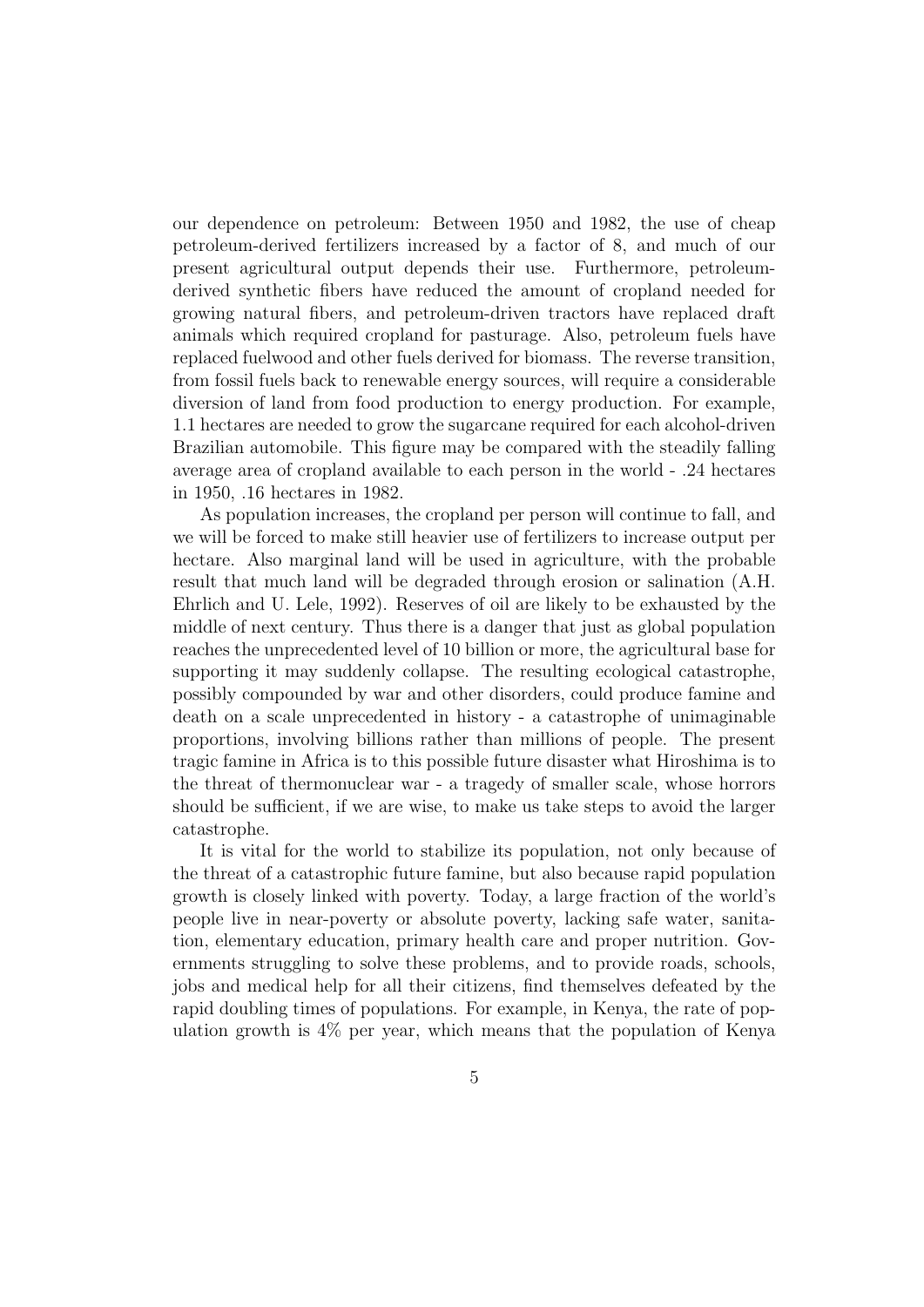doubles in size every eighteen years. Under such circumstances, in spite of the most ambitious development programs, the infrastructure per capita decreases. Also, since new jobs must be found for the new millions added to the population, the introduction of efficient modern methods in industry and agriculture aggravates the already-serious problem of unemployment.

It was once hoped that development could raise living standards and educational levels to such an extent that birth rates in the developing countries would decline automatically, as they have done in the industrialized countries. However, in a large part of the world, populations are increasing so rapidly that, in the words of the demographer Kayfitz, "population growth prevents the development which would have slowed population growth".

Recent statistics show that the world can be divided into two demographic regions of roughly equal population. In the first region, which includes North America, Europe, the former Soviet Union, Australia, New Zealand and Eastern Asia, populations have completed or are completing the demographic transition from the old equilibrium where high birth rates were balanced by a high death rate to a new equilibrium with low birth rates balanced by a low death rate. In the second region, which includes Southeast Asia, Latin America, the Indian subcontinent, the Middle East and Africa, populations seem to be caught in a demographic trap, where high birth rates and low death rates lead to population growth so rapid that the development which could have slowed population growth is impossible. The average population increase in the slow growth regions is 0.8% per year, while in the rapid growth regions, the average increase is 2.5% per year. Thus there is a very marked division of the world into two demographic regions, and there seems to be no middle ground. <sup>2</sup>

A recent study, (conducted by Robert J. Lapham of the Demographic Health Surveys and W. Parker Mauldin of the Rockafeller Foundation), has shown that the use of birth control is correlated both with socio-economic setting and with the existence of strong family-planning programs. The implication of this study is that even in the absence of increased living standards, family-planning programs can be successful, provided that they have strong government support. The examples of Japan, Singapore and Hong

<sup>2</sup>Some individual countries in the rapid growth regions (such as Argentina, Cuba and Uruguay in Latin America) have completed or are completing the demographic transition, but their numbers are too small to influence the regional trends.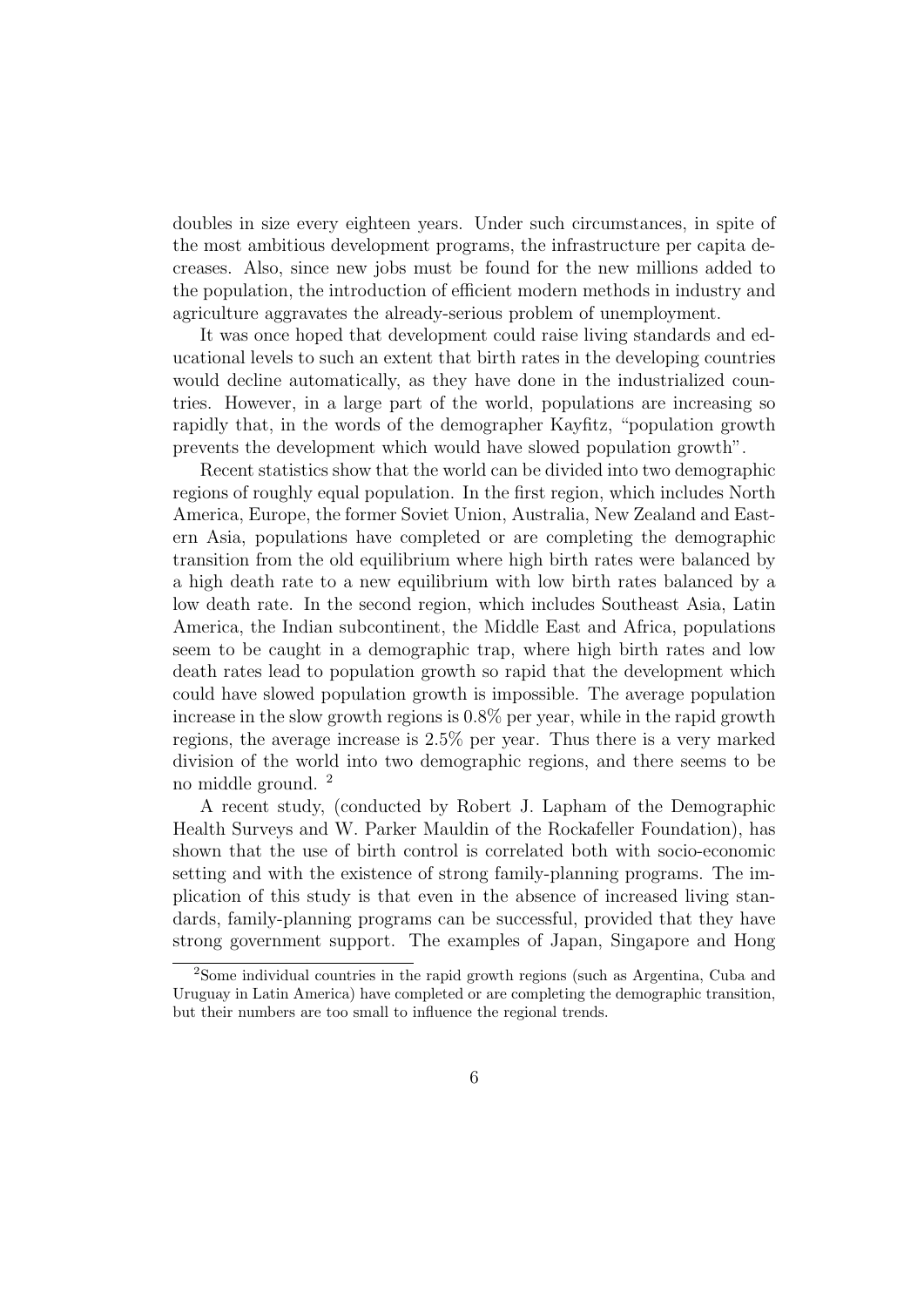Kong show that countries which have first stabilized their populations have found it easy, thereafter, to raise living standards.

China, the world's most populous nation, has adopted the policy of allowing only one child per family. This policy has, until now, been most effective in towns and cities; but with time it may also become effective in rural areas. Chinese leaders obtained popular support for their one-child policy by means of an educational program which emphasized future projections of diminishing cropland per person if population increased unchecked. Like other developing countries, China has a very young population, which will continue to grow even when fertility has fallen below the replacement level because so many of its members are contributing to the birth rate rather than to the death rate.

Education of women and higher status for women are vitally important measures, not only for their own sake, but also because in many countries these social reforms have proved to be strongly correlated with lower birth rates. Religious leaders who oppose programs for the education of women and for family planning on "ethical" grounds should think carefully about the scope and consequences of the catastrophic global famine which will undoubtedly occur within the next 50 years if population is allowed to increase unchecked.

### Social Values and Levels of Consumption

Let us next turn to the problem of reducing the per-capita consumption in the industrialized countries. The whole structure of western society seems designed to push its citizens in the opposite direction, towards ever-increasing levels of consumption. The mass media hold before us continually the ideal of a personal utopia filled with material goods.

Every young man in a modern industrial society feels that he is a failure unless he fights his way to the "top"; and in recent years, women too have been drawn into this competition. Of course not everyone can reach the top; there would not be room for everyone; but society urges all us to try, and we feel a sense of failure if we do not reach the goal. Thus, modern life has become a struggle of all against all for power and possessions.

One of the central problems in reducing consumption is that in our present economic and social theory, consumption has no upper bound; there is no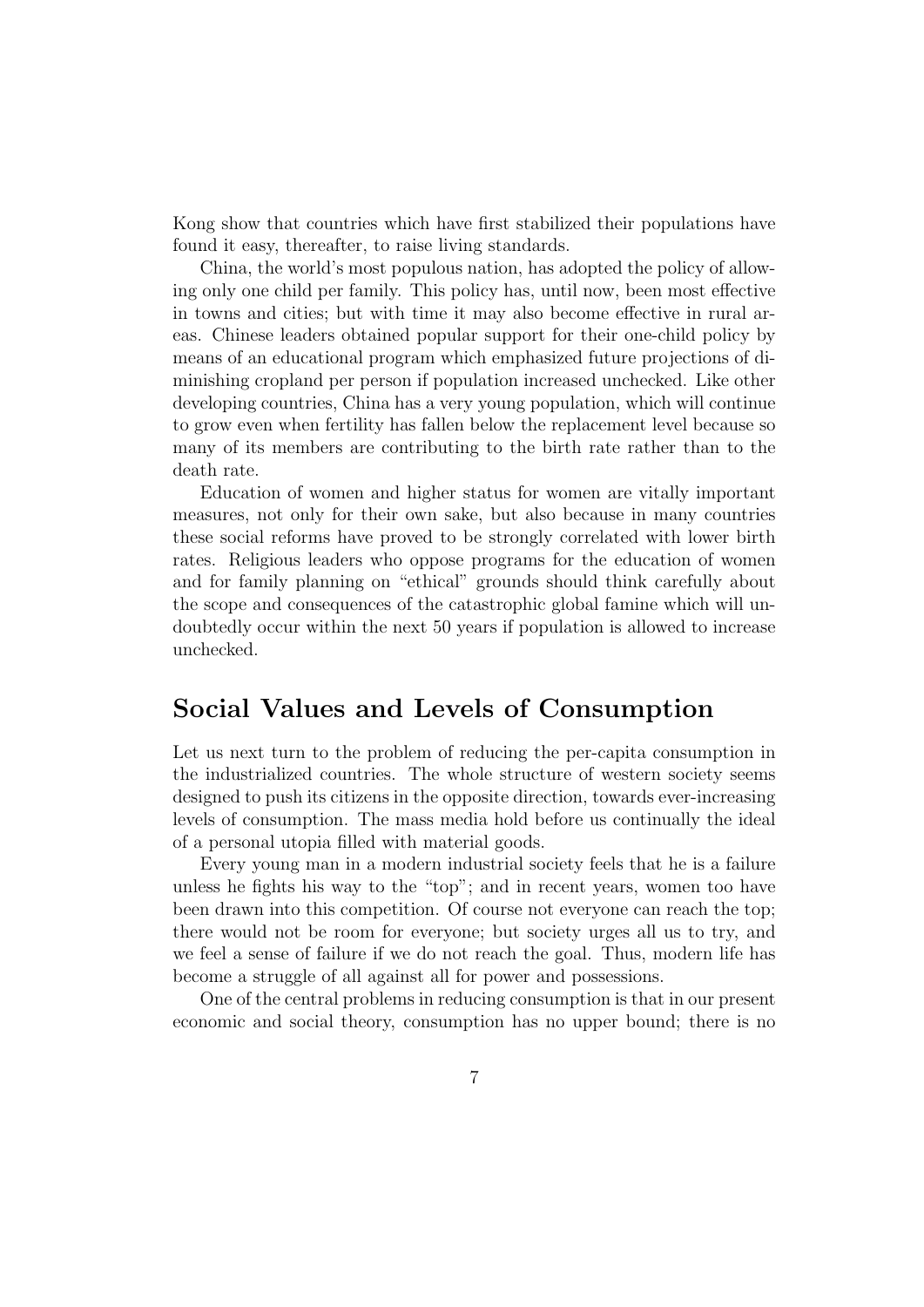definition of what is enough; there is no concept of a state where all of the real needs of a person have been satisfied. In our growth-oriented present-day economics, it is assumed that, no matter how much a person earns, he or she is always driven by a desire for more.

The phrase "conspicuous consumption" was invented by the Norwegian-American economist Thorstein Veblen (1857-1929) in order to describe the way in which our society uses economic waste as a symbol of social status. In The Theory of the Leasure Class, first published in 1899, Veblen pointed out that it wrong to believe that human economic behavior is rational, or that it can be understood in terms of classical economic theory. To understand it, Veblen maintained, one might better make use of insights gained from anthropology, psychology, sociology, and history.

The sensation caused by the publication of Veblen's book, and the fact that his phrase, "conspicuous consumption", has become part of our language, indicate that his theory did not completely miss its mark. In fact, modern advertisers seem to be following Veblen's advice: Realizing that much of the output of our economy will be used for the purpose of establishing the social status of consumers, advertising agencies hire psychologists to appeal to the consumer's longing for a higher social position.

When possessions are used for the purpose of social competition, demand has no natural upper limit; it is then limited only by the size of the human ego, which, as we know, is boundless. This would be all to the good if unlimited economic growth were desirable. But today, when further growth implies future collapse, industrial society urgently needs to find new values to replace our worship of power, our restless chase after excitement, and our admiration of excessive consumption.

The values which we need, both to protect nature from civilization and to protect civilization from itself, are perhaps not new: Perhaps it would be more correct to say that we need to rediscover ethical values which once were part of human culture, but which were lost during the process of industrialization when technology allowed us to break traditional environmental constraints.

Our ancestors were hunter-gatherers, living in close contact with nature, and respecting the laws and limitations of nature. There are many huntergatherer cultures existing today, from whose values and outlook we could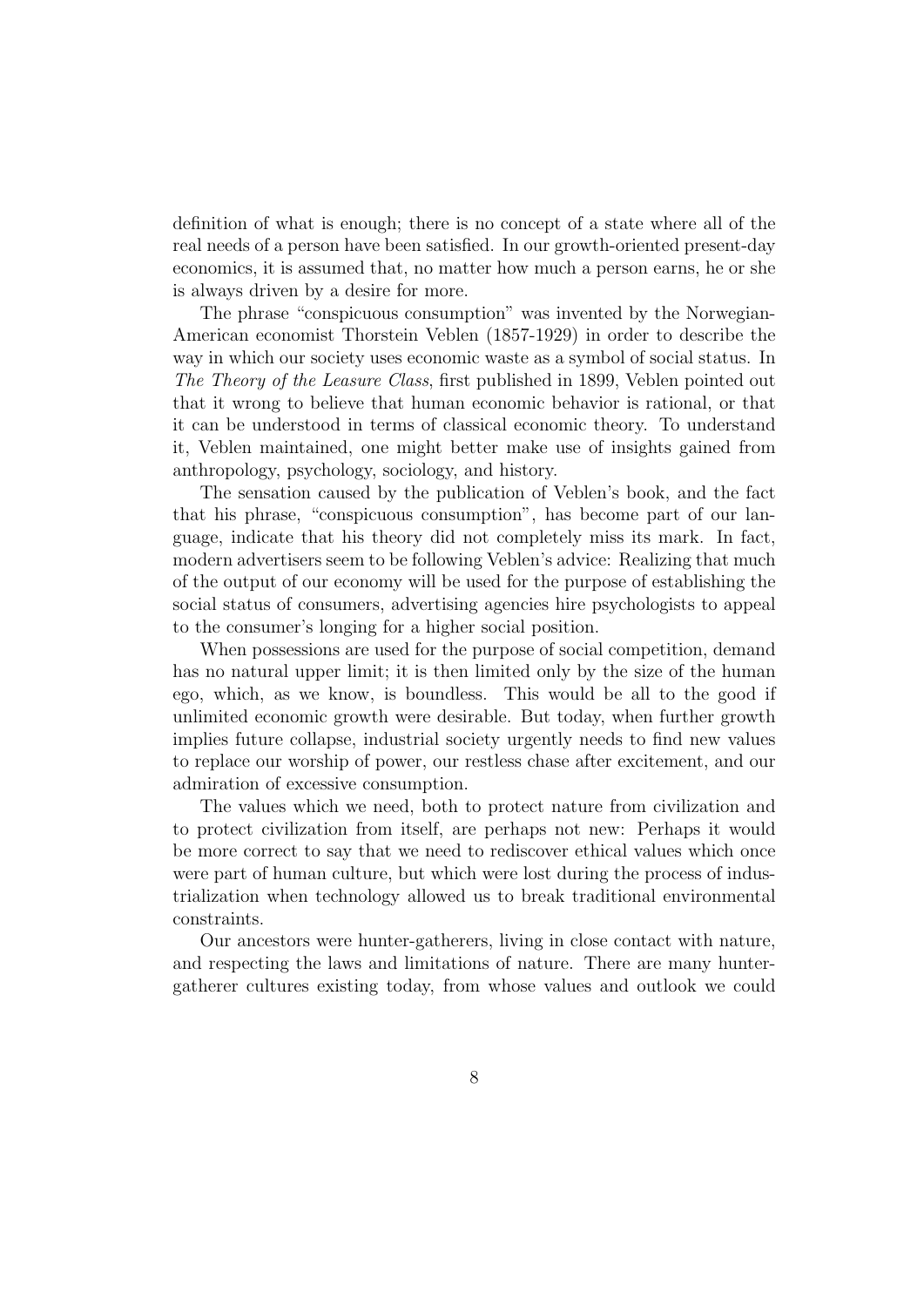learn much.<sup>3</sup> In some parts of Africa, before cutting down a tree, a man will offer a prayer of apology to the spirit of the tree, explaining why necessity has driven him to such an act. The attitude involved in this ritual is something which industrialized society needs to learn, or relearn.

When Mahatma Gandhi died, someone took a photograph of all his possessions - a pair of sandals, his glasses, a simple garment, and not much else. We know Gandhi for his philosophy of non-violence; but in this photograph he appears in a new light - as a pioneer of changed social values. He deliberately reduced the number of his possessions to almost nothing in order to demonstrate that personal honor and merit are not proportional to the amount that one owns.

Gandhi's original word for non-violence, *ahimsa*, means literally "doing" no harm". His interpretation of this word contains an element of respect for nature and the idea that all living things are related to each other and to us. Thus Gandhi's ethics have a non-anthropocentric component. The same theme of reverence for all life, whether human or nonhuman, can also be found in the teachings of St. Francis of Assisi, in Buddhist ethics, and in Chinese Taoist philosophy.

Older cultures have much to teach industrial society because they already have experience with full-world situation which we are fast approaching. In a traditional culture, where change is extremely slow, population has an opportunity to expand to the limits which the traditional way of life allows, so that it reaches an equilibrium with the environment. For example, in a hunter-gatherer culture, population has expanded to the limits which can be supported without the introduction of agriculture. The density of population is, of course, extremely low, but nevertheless it is pressing against the limits of sustainability. Overhunting or overfishing would endanger the future. Respect for the environment is thus necessary for the survival of such a culture.

Similarly, in a stable, traditional agricultural society which has reached an equilibrium with its environment, population is pressing against the limits of sustainability. In such a culture, one can usually find expressed as a strong

<sup>3</sup>Unfortunately, instead of learning from them, we often move in with our bulldozers and make it impossible for their way of life to continue. During the past several decades, for example, approximately one tribe of South American forest Indians has died out every year. Of the 6000 human languages now spoken, it is estimated that half will vanish during the next 50 years.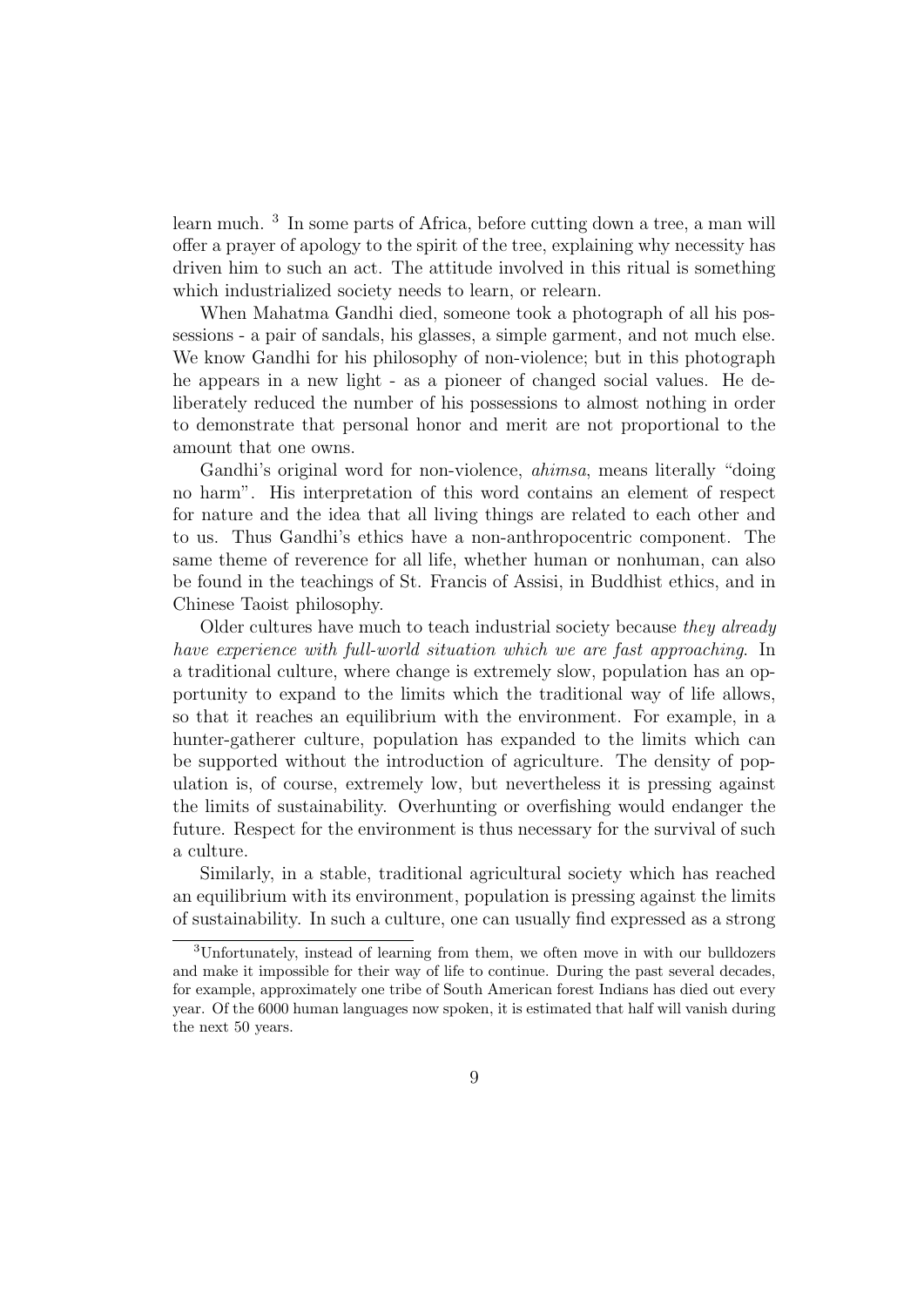ethical principle the rule that the land must not be degraded, but must be left fertile for the use of future generations.

It would be wise for the industrialized countries to learn from the values of older traditional cultures; but what usually happens is the reverse: The unsustainable, power-worshiping, consumption-oriented values of western society are so strongly propagandized by television, films and advertizing, that they overpower and sweep aside the wisdom of older societies.

Today, the whole world seems to be adopting values, fashions, and standards of behavior presented in the mass media of western society. This is unfortunate, since besides showing us unsustainable levels of affluence and economic waste, the western mass media depict values and behavior patterns which are hardly worthy of imitation. Motivated only by the desire to sell their products, television and film producers seem to be competing with each other in exploring increasingly murky depths in the swamp of popular taste, appealing to the worst instincts of their audience rather than to its better side.

Instead of calming the spirit, western culture aims at producing excitement. Instead of showing values and behavior which would lead to happiness and social stability, our mass media are preoccupied with violence, crime, and greed. Here we see a contrast with the values of traditional societies, where family solidarity is strong, where hospitality is maintianed, and where much of the quality of life derives from the fact that people's motives are not purely economic.

So far as values are concerned, the developed and developing parts of the world might well interchange their names: With respect to values, and with respect to the attitudes which are needed for sustainability, industrial society is not yet developed.

# The Responsibility of Governments

Like a speeding bus headed for a brick wall, the earth's rapidly-growing population of humans and its rapidly-growing economic activity are headed for a collision with a very solid barrier - the carrying capacity of the global environment. As in the case of the bus and the wall, the correct response to the situation is to apply the brakes in good time - but fear prevents us from doing this. What will happen if we slow down very suddenly? Will not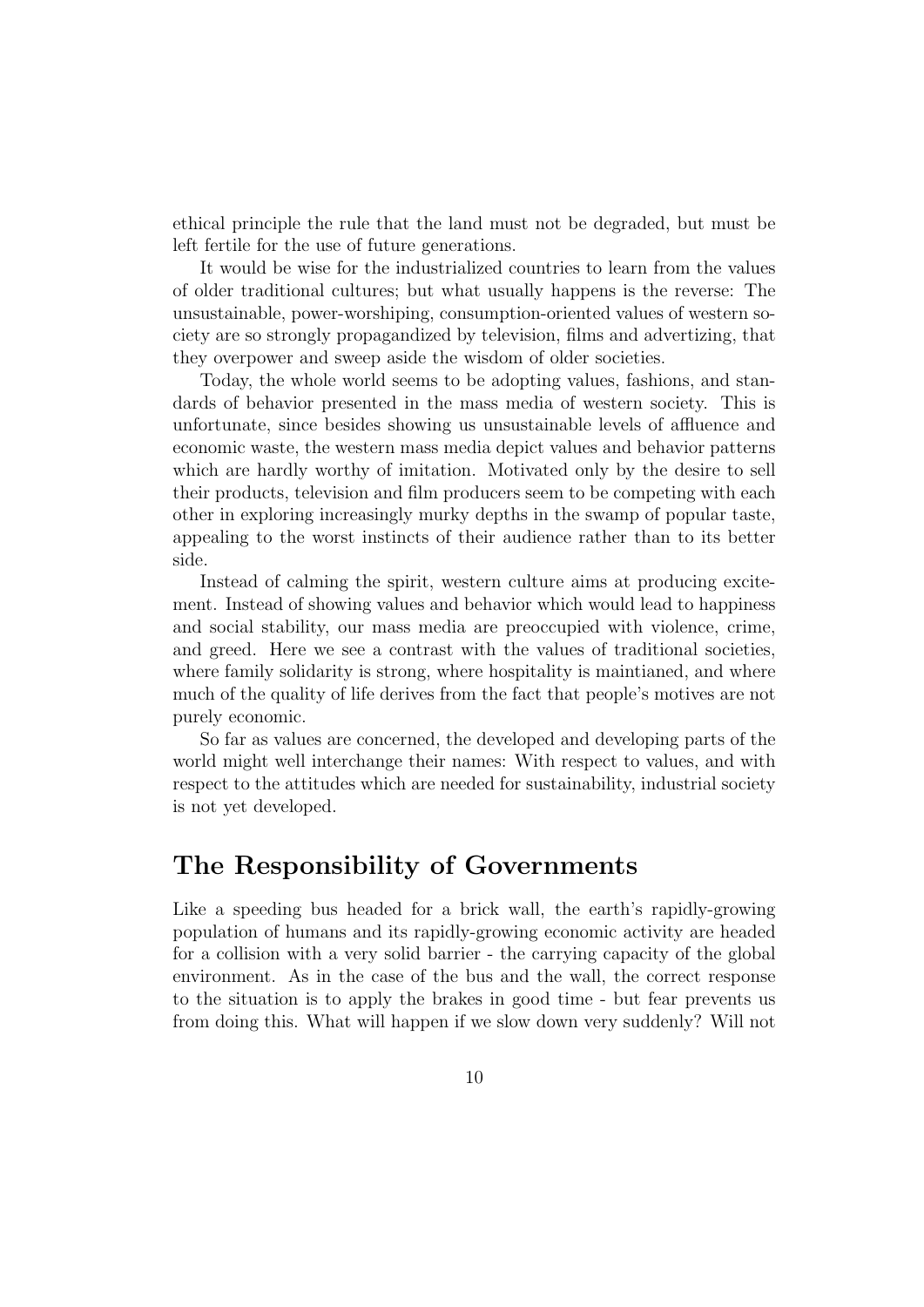many of the passengers be injured? Undoubtedly. But what will happen if we hit the wall at full speed? Perhaps it would be wise, after all, to apply the brakes!

The memory of the great depression of 1929 makes us fear the consequences of an economic slowdown, especially since unemployment is already a serious problem. Although the history of the 1929 depression is frightening, it may nevertheless be useful to look at the measures which were used then to bring the global economy back to its feet. A similar level of governmental responsibility may help us during the next few decades to avoid some of the more painful consequences of the necessary transition from the economics of growth to the economics of equilibrium.

In the United States, President Franklin D. Roosevelt was faced with the difficult problems of the depression during his first few years in office. He was lucky to have as his advisor the great English economist John Maynard Keynes (1883-1946). Keynes encouraged Roosevelt to uses governmental control of interest rates as an instrument of social policy; and this proved to be an effective means of reducing unemployment. Since that time, most governments have adopted a Keynesian philosophy, and have used their monetary powers to achieve social goals. Roosevelt also introduced a number of special programs, such as the Civilian Construction Corps and the Tennessee Valley Authority, which were designed to create new jobs on projects directed towards socially useful goals.

The transition to a sustainable global society will require a similar level of governmental responsibility, although the measures needed are not quite the same as those which Roosevelt used to end the great depression. In spite of the burst of faith in the free market which has followed the end of the Cold War, it is unlikely that market mechanisms alone will be sufficient to solve problems of unemployment during the next fifty years, or to achieve conservation of land, natural resources and environment.

The Worldwatch Institute, Washington D.C., lists the following steps as necessary for the transition to sustainability: 1) Stabilizing population; 2) Shifting to renewable energy; 3) Increasing energy efficiency; 4) Recycling resources; 5) Reforestation and 6) Soil Conservation (L.R. Brown and P. Shaw, 1982). All of these steps are labor-intensive; and thus, wholehearted governmental commitment to the transition to sustainability can help to solve the problem of unemployment.

In much the same way that Keynes urged Roosevelt to use governmen-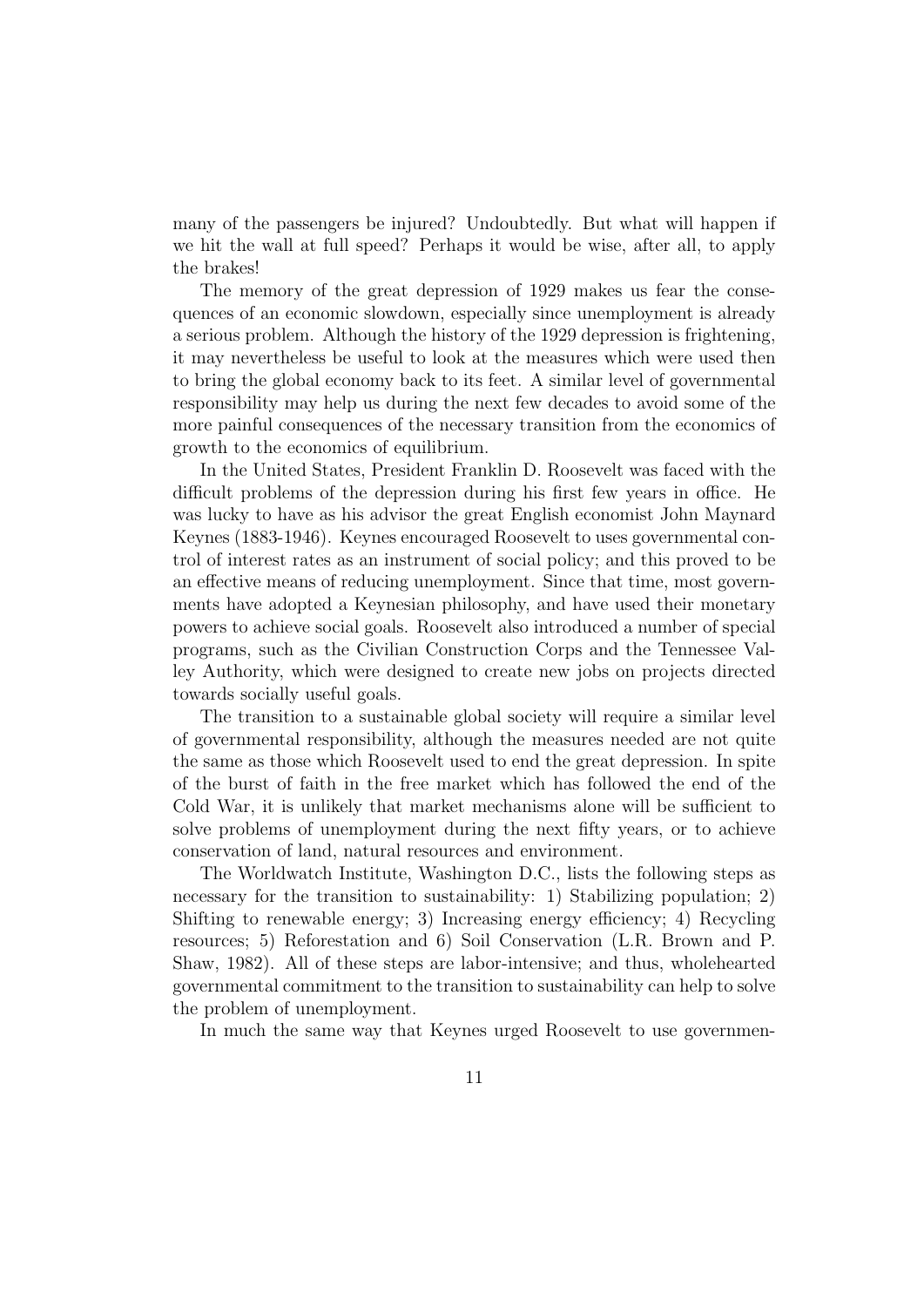tal control of interest rates to achieve social goals, we can now urge our governments to use their control of taxation to promote sustainability. For example, a slight increase in the taxes on fossil fuels could make a number of renewable energy technologies economically competitive; and higher taxes on motor fuels would be especially useful in promoting the necessary transition from private automobiles to bicycles and public transport.

Governments already recognize their responsibility for education. In the future, they must also recognize their responsibility for helping young people to make a smooth transition from education to secure jobs. If jobs are scarce, work must be shared with a spirit of solidarity among those seeking employment; hours of work (and if necessary, living standards) must be reduced to insure that all who wish it may have jobs. Market forces alone cannot achieve this. The powers of government are needed.

Governments must recognize their responsibility for thinking not only of the immediate future but also of the distant future, and their responsibility for guiding us from the insecure and socially unjust world of today to a safer and happier future world. In the world as it is today, a trillion dollars are wasted on armaments each year; and while this is going on, children in the developing countries sift through garbage dumps searching for scraps of food. In today's world, the competition for jobs and for material possessions makes part of the population of the industrial countries work so hard that they damage their health and neglect their families; and while this is going on, another part of the population suffers from unemployment, becoming vulnerable to depression, mental illness, alcoholism, drug abuse and crime.

In the world of the future, which we now must build, the institution of war will be abolished, and the enormous resources now wasted on war will be used constructively. In the future world as it can be if we work to make it so, a stable population of moderate size will live without waste or luxury, but in comfort and security, free from the fear of hunger or enemployment. The world which we want will be a world of changed values, where human qualities will be valued more than material possessions. Let us try to combine wisdom and ethics from humanity's past with today's technology to build a sustainable, livable and equitable future world.